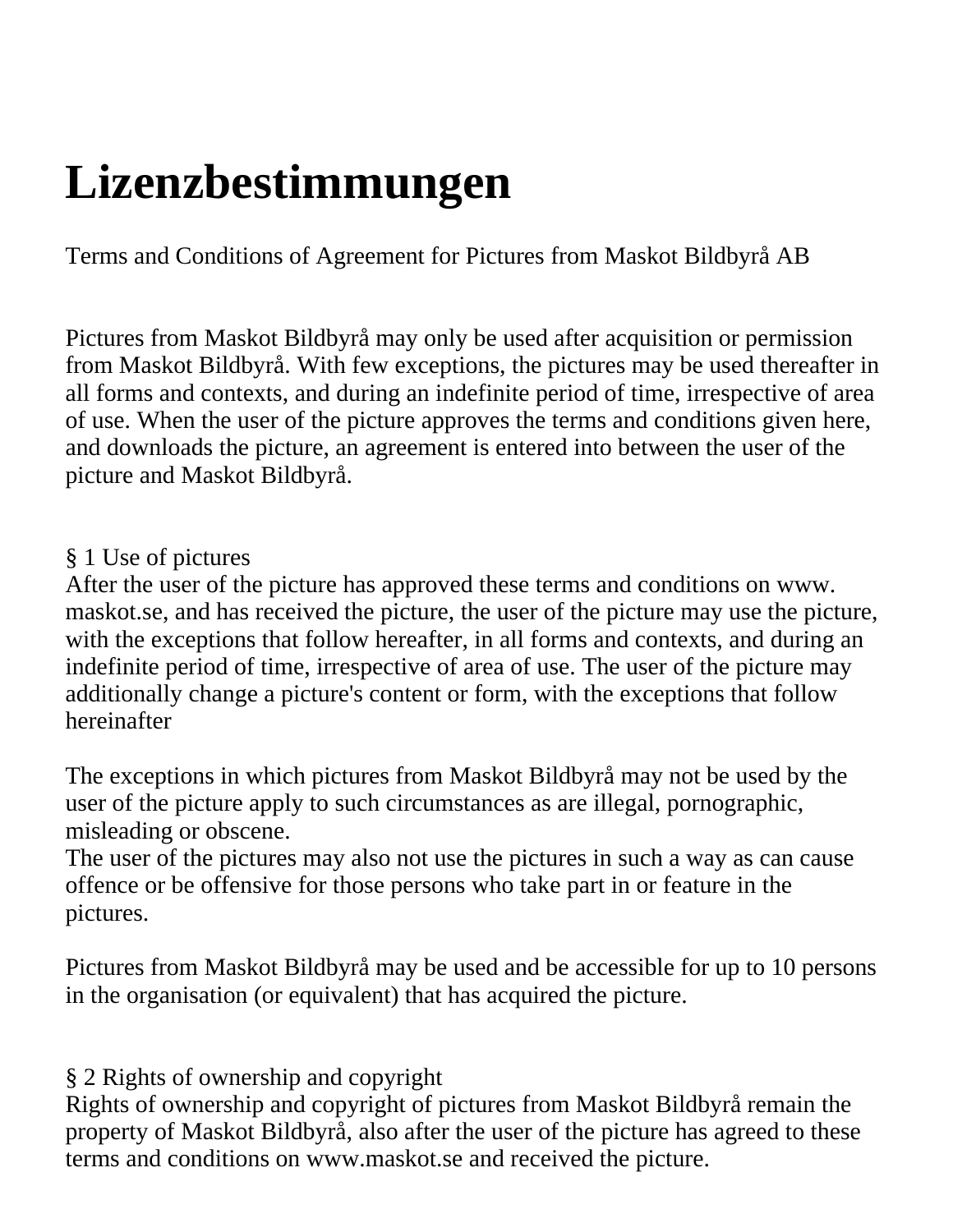#### § 3 Prices

The prices for pictures from Maskot Bildbyrå are the prices stated on www.maskot. se at the time of purchase, unless another price has been agreed with Maskot Bildbyrå.

### § 4 Delivery of picture

It is incumbent upon the user of the picture to make such repositioning, reproduction or corrections required for a good printing result, as necessary, in pictures delivered from Maskot Bildbyrå.

## § 5 Damaged, lost or missing pictures

The user of the picture has the right to download a purchased picture from Maskot Bildbyrå an unlimited number of times, provided that the user of the picture logs in on www.maskot.se. If a picture is damaged, lost or missing, the user of the picture can log in on www.maskot.se to download the picture again under Mitt konto.

#### § 6 Cancellation of order

In the case of cancellation of order of a picture within 30 days from purchase, the purchaser is under duty to pay half of the purchase sum to Maskot Bildbyrå and may thereafter not use the picture.

#### § 7 Payment

Terms of payment for invoice are 20 days net. In the case of delayed payment, a reminder charge will be debited.

## § 8 Onward sale and transfer

Pictures from Maskot Bildbyrå may not be sold onwards or transferred to another.

## § 9 Contractual penalty

If the user of the picture uses an acquired picture or utilises it in some other way contrary to the stipulations of this agreement, and after Maskot Bildbyrå has